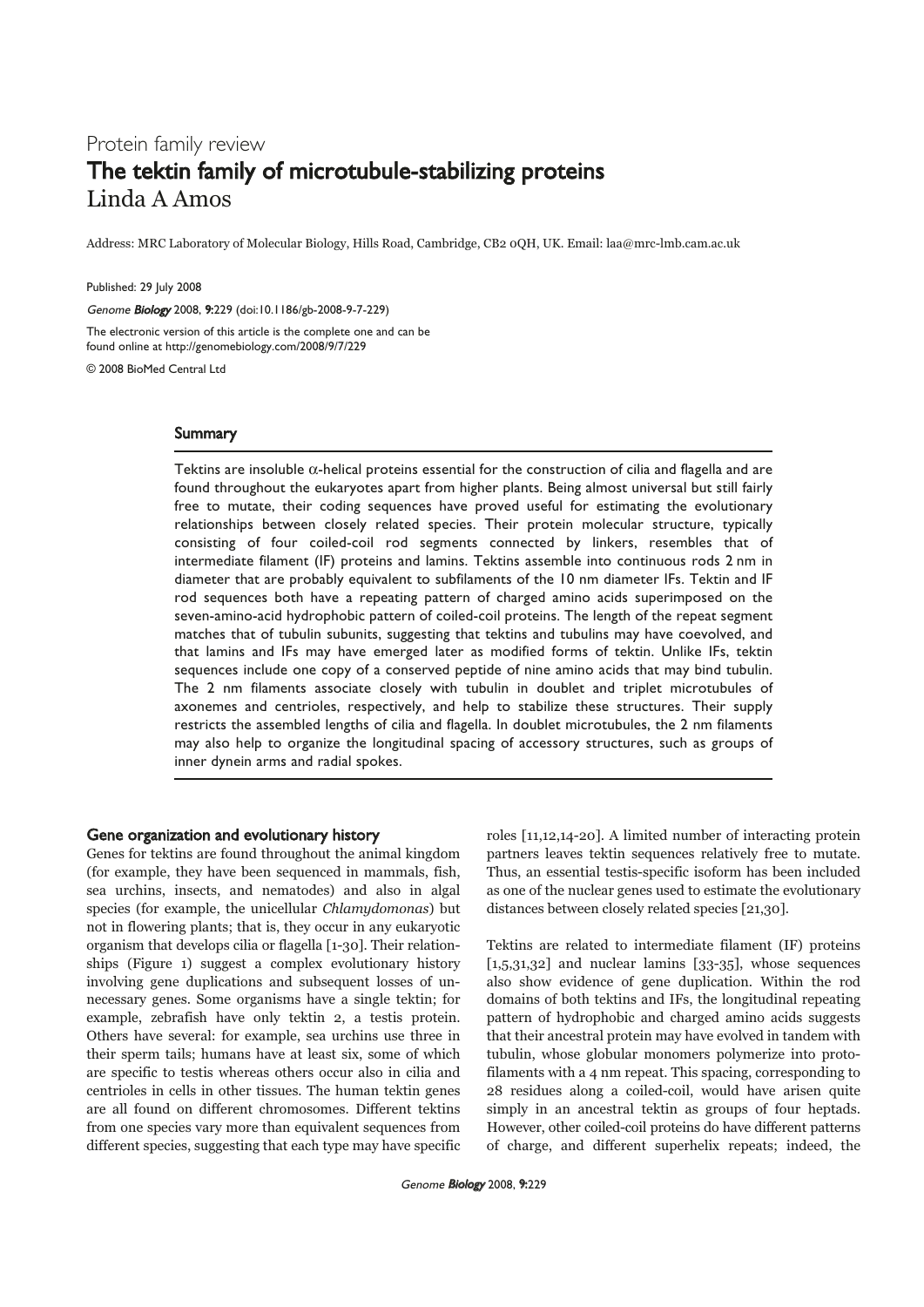

### Figure 1

Distribution of tektin sequences. Phylogenetic tree showing the relationships between known tektin sequences. The three original sequences obtained from the sea urchin Strongylocentrotus purpuratus are labeled in pink, mammalian tektins 1-3, and 5 in green, and mammalian tektin 4 (found in dense fibers [45]) in blue. Neoptera is a taxonomic group that includes most of the winged insects. Modified output from pfam: family: tektin (pf03148) [66,67]. Species abbreviations [66]: AEDAE, Aedes aegypti; ANOGA, Anopheles gambiae; BOVIN, Bos taurus; BRARE, Danio rerio; CAEBR, Caenorhabditis briggsae; CAEEL, Caenorhabditis elegans; CANFA, Canis familiaris; CHLRE, Chlamydomonas reinhardtii; CIOIN, Ciona intestinalis; DROER, Drosophila erecta; DROME, Drosophila melanogaster; DROPS, Drosophila pseudoobscura; DROSI, Drosophila simulans; MACFA, Macaca fascicularis; MESAU, Mesocricetus auratus (golden hamster); MOUSE, Mus musculus; NEOP, Neoptera sp.; RAT, Rattus norvegicus; SCHJA, Schistosoma japonicum; STRPU, Strongylocentrotus purpuratus; TETNG, Tetraodon nigroviridis; XENLA, Xenopus laevis; XENTR, Xenopus tropicalis.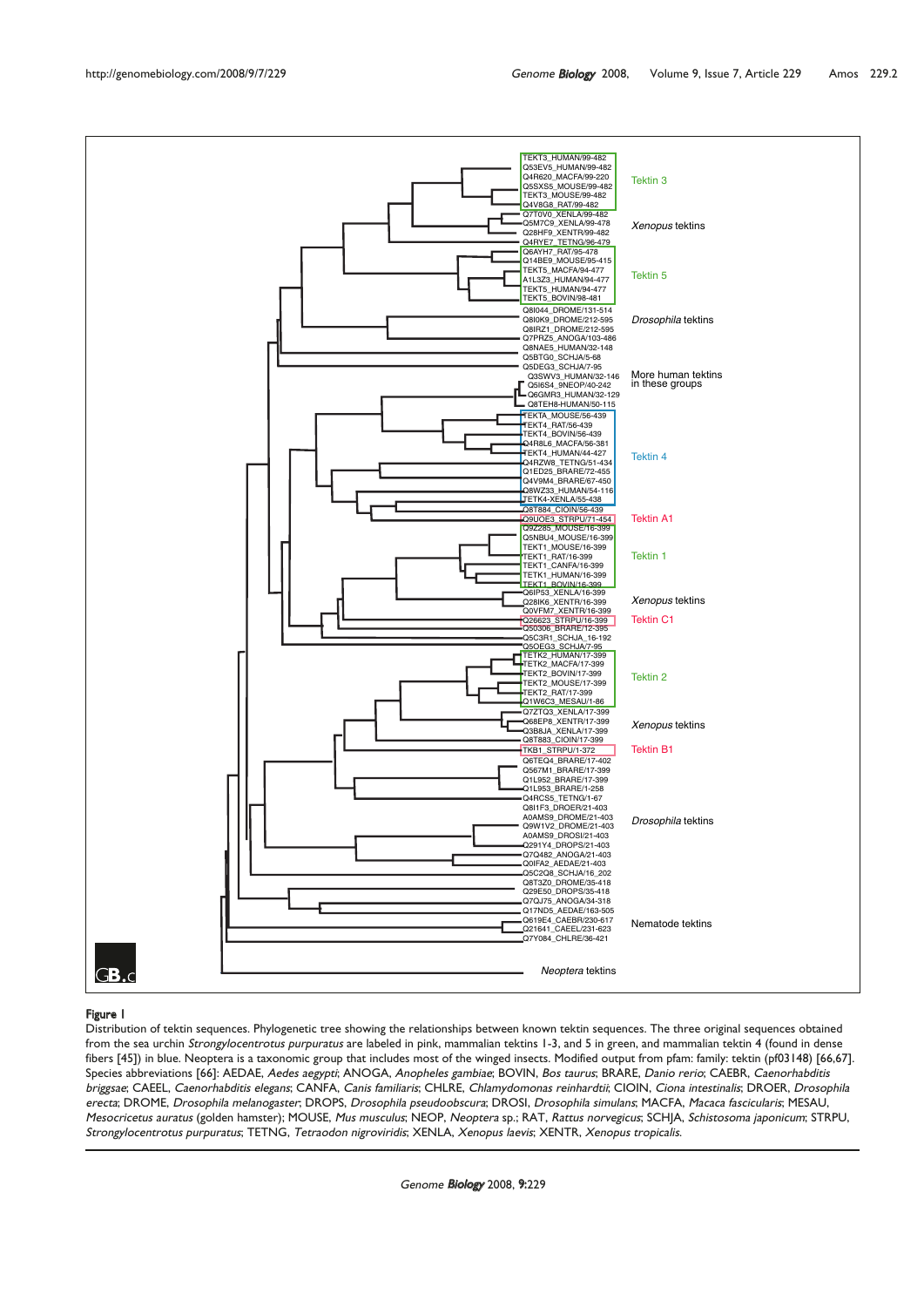charge pattern of tropomyosin matches the 5.5 nm periodicity of subunits in actin filaments [36]. Thus, it is not clear whether a tubulin-like or a tektin-like protein might have existed first.

Bacteria have a homolog of tubulin, FtsZ (a protein involved in septum formation during cell division), that also forms linear protofilaments with a similar longitudinal spacing, although the spacing is a little longer, approximately 4.3 nm, and the protofilaments do not associate to form microtubules [37,38]. Is one of FtsZ's protein partners tektin-like? Several of the proteins known to interact with FtsZ [39,40] appear to form coiled-coil dimers (for example, EzrA, SlmA, and ZapA) but it is difficult to draw parallels with the eukaryotic tubulin-tektin association as FtsZ does not assemble into any long-term stable structure. A coiled-coil protein that forms stable filaments in Caulobacter crescentus has been investigated and shows a basic similarity to IF proteins [41,42] but this might be coincidental; for example, muscle myosins bundle into filaments but are not considered to be IF-like. The spirochete coiled-coil protein Scc [43] also forms stable filaments, but the molecules seem to be continuous coiled-coils without any of the breaks or 'stutters' (short interruptions in the repeating pattern of residues) characteristic of IFs. Something in Spirochaeta halophila was found to react with anti-tektin antibodies [44] but no candidate sequence has been identified in the genome.

Iida et al. [45] recently discovered that a testis-specific tektin [46,47] is not located in doublet microtubules but on the surface of structures called dense fibers [48], which augment the elastic strengths of the sperm tails of many animals, including mammals. Dense fibers do not occur in cilia, or in the flagella of unicellular animals, making it likely that tektin acquired its function in the dense fibers secondarily. If tektin and tubulin evolved together first, lamins/IFs may have evolutionarily 'escaped' in a similar fashion, as a form of tektin that no longer binds to tubulin. The alternative scenario is that the lamin/IF group of coiledcoil proteins evolved first and a modified version of one such protein was subsequently co-opted into axoneme formation, with the length of tubulin becoming adapted to fit the tektin periodicity precisely. In either case, both tektin and tubulin may have adapted to enable a eukaryote ancestor to assemble stable axonemal microtubules. Tubulin could later have found ways of assembling into more dynamic microtubules with the aid of new microtubule-associated proteins (MAPs), some of which may be related to tektins [49,50].

## Characteristic structural features

Tektin monomers are typically proteins of around 45- 60 kDa, consisting, like IF proteins [33-35], of amino- and carboxy-terminal head and tail domains of varying sizes (Figure 2) on each side of a conserved coiled-coil rod domain. Most have similar halves (see Figure 2) and each half is further divided into two, so the original protein was perhaps equivalent to a quarter of a tektin. The four α-helical rod-domain segments, 1A, 1B, 2A, and 2B, are connected by linkers [5-7]. Because of divergence between the halfdomains, the tektin signature nonapeptide sequence (usually RPNVELCRD, variations are shown in Figure 2) occurs only in the middle of the second half (only in the linker between the 2A and 2B helices, although there are other conserved cysteines in the loops at either end of 1B and 2B [9], see Figure 2a). The high degree of conservation of the nonapeptide suggests a functionally important tektin-specific domain, most likely for binding to tubulin, but this has not been shown experimentally. At a similar point, IF and lamins have just a stutter in the heptad pattern of hydrophobic amino acids, to show where a connecting link between two stretches of coiled-coil once existed (see the lamin plot in Figure 2b). Superimposed on the hydrophobic heptad repeats, there are longer repeating patterns of charged amino acids. Three charge repeats, of approximately nine residues each, define lengths of IF rod of approximately 4 nm [33]. The charge pattern is actually less clear in tektins [5], but each quarter-rod segment still matches an 8 nm tubulin heterodimer.

Tektins were first isolated from sea urchin sperm tails. Long continuous filaments run along the doublet microtubules of the sperm flagella [1-3,9,51-53], and the initial determination of their protein components was made from insoluble filaments derived from the tails [1-3]. Extraction of doublet microtubules with anionic detergent produces ribbons of tubulin protofilaments (Figure 3b) stabilized with other proteins, including tektins [1-3] and some other coiled-coil proteins [54-56]. Further solubilization yields filamentous co-polymers of tektins A, B and C, and finally 2 nm filaments containing only tektin AB heterodimers, as confirmed by crosslinking experiments [51]. Sequences obtained for sea urchin tektins A, B and C [5-7,10] showed that A and B were closely related and allowed models of dimer molecules and polymers to be devised (see, for example, Figure 3g,h). The probable molecular lengths (32 nm for AB heterodimers and 48 nm for C homodimers) and the periodicities observed on filaments (especially the strong 16 nm repeat seen on purified tektin AB filaments) are all sub-periods of the 96 nm periodicity found on doublet microtubules decorated with accessory structures. The significance of this conserved periodicity (equal to 12 tubulin dimers) in axonemes is unclear, but it is interesting that the supercoil pitch of fourstranded vimentin fibers is also 96 nm [35].

## Localization and function

As already indicated, tektins are essential constituents and specific markers for ciliary and flagellar axonemes (containing doublet microtubules) [1-26] and for basal bodies and centrioles (containing triplet microtubules) [25-29]. In the nematode Caenorhabditis elegans, for example, the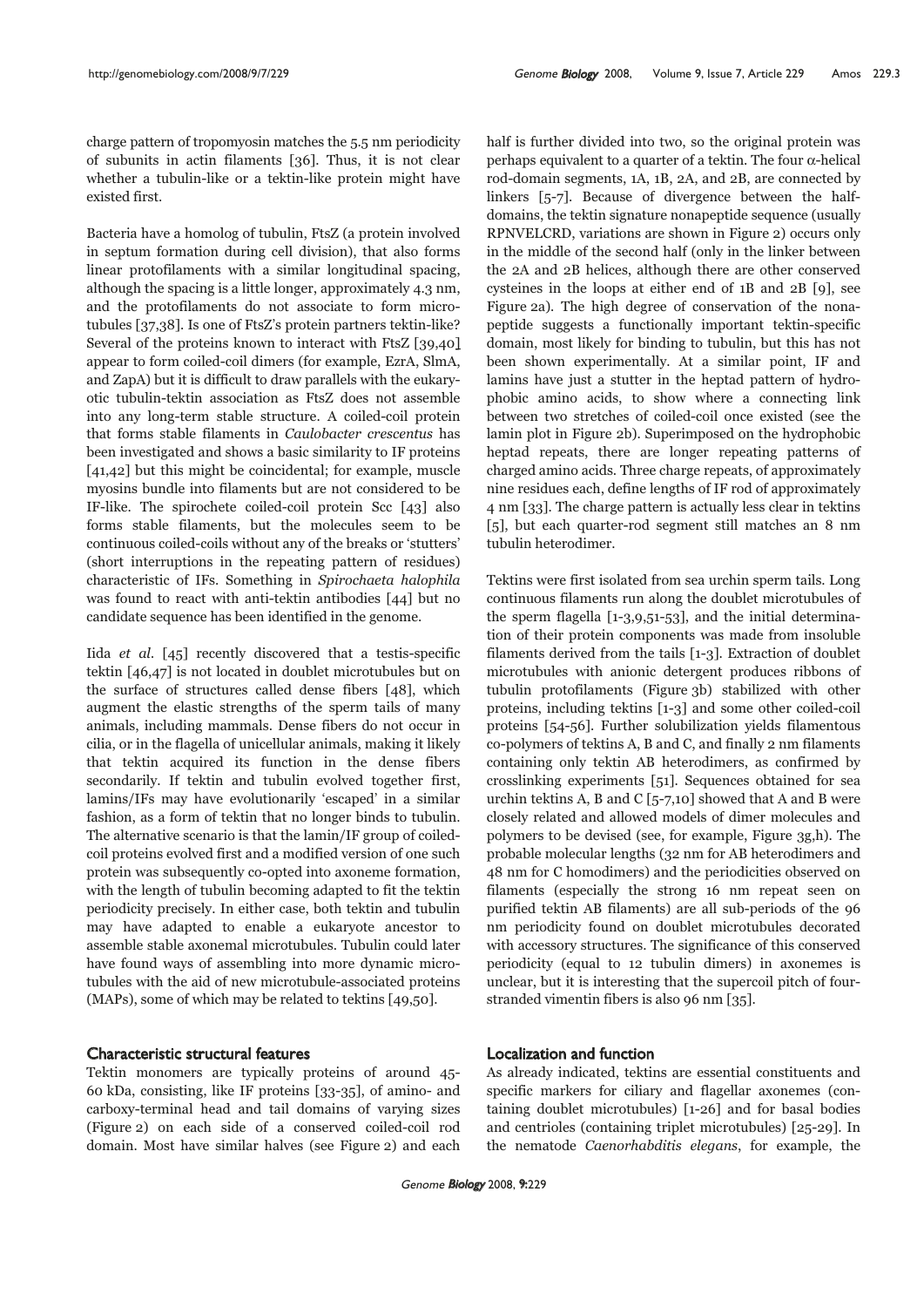

### Figure 2

Structure prediction from amino-acid sequences. (a) Apparent domain structure within a typical tektin polypeptide. The positions of some conserved residues, including the signature nonapeptide, are indicated in single-letter amino acid code above the diagram. For a detailed comparison of a range of sequences, see NCBI Conserved DOmains pfam03148 [68]. (b) Predictions of coiled-coil segments from the amino-acid sequences of various tektins plus a typical lamin for comparison. The vertical scale in each plot is the probability (0.0 to 1.0) of a coiled-coil structure being formed [69,70]. Horizontal lines above each stretch with a high probability indicate the relative phases of the heptad repeats; a 'stutter' thus revealed in the middle of the last coiledcoil of the lamin is a feature of all lamins and IFs [34]. Its position corresponds to that of the tektin loop containing the conserved nonapeptide, whose minor sequence variations are shown in red. For all three sea urchin tektins whose structure has been studied in detail [5-7], predicted 8 nm long (56-residue) segments that may each lie alongside a tubulin heterodimer are indicated by horizontal red bars. Human tektin 1 (NP\_444515); human tektin 2 (AAH35620); human tektin 3 (AAH31688); mouse tektin 4 (AAI17527); *C. elegans* tektin (AAA96184); *Chlamydomonas* tektin (BAC77347); *Strongylocentrotus purpuratus* (sea urchin) tektin A1 (NP\_999787, GenBank: M97188); *S. purp*. B1 (NP\_999789, GenBank: L21838); *S*. purp. tektin C1 (NP\_999788, GenBank: U38523); Drosophila tektin A (NP\_523577); Drosophila tektin C (NP\_523940); mouse lamin B1 (NP\_034851).

Genome Biology 2008, 9:229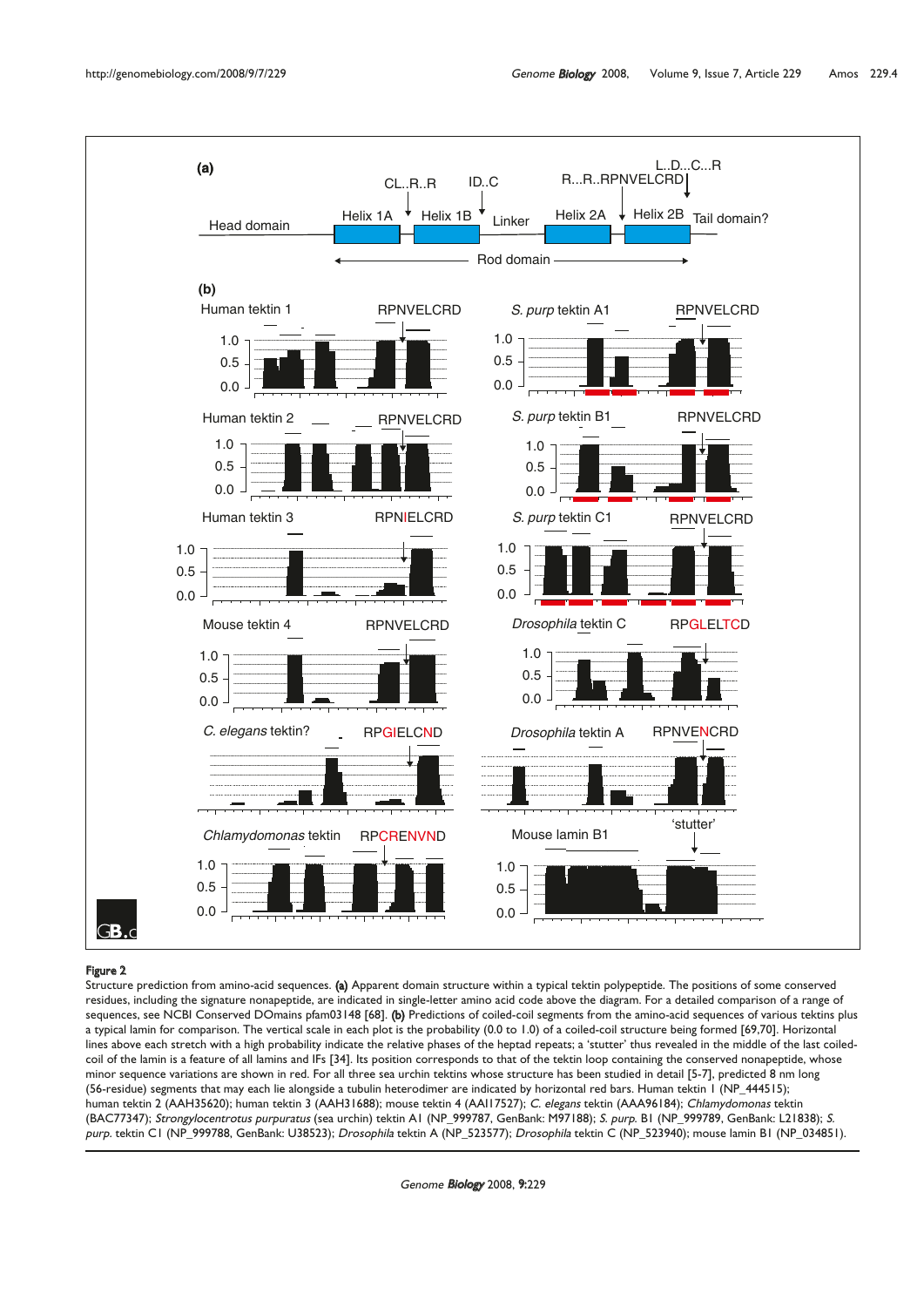expression of tektins correlates spatially with touch receptor cilia [57]. In mammals, tektins occur in testis, brain, retina, and other tissues containing ciliated cells [8]. Of the several types of mammalian tektins, at least two - tektin 2 and tektin 4 - are present in sperm flagella, although tektin 4 is associated with outer dense fibers rather than with outer doublet microtubules [11-20].

While it is clear that tektins are in or next to the partition of outer doublet microtubules (Figure 3a-f), some questions remain about their exact locations and functions. Electron microscope (EM) tomography of sea urchin tubules [58] has revealed a longitudinally continuous thin filament (at the tip of the arrow in Figure 3e) associated with the middle tubulin protofilament of the partition, which would be a good position to provide a central stabilizing element for a sliding and bending doublet microtubule, and is consistent with the proposed role of tektin in regulating the length of an axoneme through a limited supply of one of the tektins [59,60]. However, this thin filament is distanced from the sites of attachment of radial spokes, dynein arms and the regulatory complexes, where the long periodicities inherent in a tektin filament (Figure 3g-h) might serve another useful purpose, as a molecular 'ruler'. Schemes employing both the 32 nm length of tektin AB molecules and 48 nm or 32 nm spaced tektin C molecules (Figure 3i) have been proposed to account for the 96 nm repeating series of accessory proteins on sea urchin doublet microtubules [7,9,10,52]. In species with only one type of tektin, filaments assembled from 32 nm or 48 nm long molecules could still interact with a series of accessory structures to produce a 96 nm repeat. However, there are likely to be length-measuring proteins other than tektins in the axonemes of all species.

Linck has proposed that tektins bundle to form one of the protofilaments close to the inner junction between tubules A and B [10,52,61], which would be consistent with evidence that tektins are stably connected to the accessory structures [62]. However, the EM tomographic image (Figure 3c-f) does not indicate any protofilament with a radically different internal composition. In contrast, the unique thin filament on the partition has the appearance expected for a simple tektin AB polymer, such as that seen by Pirner and Linck [52] and modeled in Figure 3i,j, and the long sideways projections reaching out as far as the junctions might explain the association of tektin with dynein. These long strands projecting sideways from the thin filament may be amino-terminal domains, for example, from tektin A (see Figure 3g), or could be separate coiledcoil proteins (possibly tektin C or related to the Chlamydomonas 'rib' proteins [54-56]). The additional proteins that co-purify with the insoluble tektins are presumably associated with the partition, rather than with regions of the A- and B-tubules that disintegrate early (see Figure 3b); in addition to the continuous filament and associated projections on the A-tubule side of the partition, the tomogram (Figure 3c-f) shows a considerable amount of material on the B-tubule side.

It is also possible that tektins can form more than a single filament; the crosslinking experiments [10,52] proved the existence of tektin AB heterodimers and continuous polymers, and tektin C homodimers and tetramers, but not necessarily complexes of all three proteins. For example, the partition filament might be tektin AB while tektin C tetramers could associate with accessory attachment sites (Figure 3a,e). Alternatively, there could be more than one heteropolymeric filament per doublet, if the reported quantitation [29] turns out to be accurate. Data for Chlamydomas flagella (which apparently contain a soluble tektin that is not retained in the insoluble ribbon fraction [63]) also suggest two separate roles and sites for tektin in the doublet. The flagella of mutants lacking inner dynein arms contain only 20% of the normal amount of this tektin, suggesting that the other 80% may co-assemble with inner dynein arms. Thus, in species making only one type of tektin, one protein might occupy both types of sites, forming a continuous filament on the partition and a more soluble complex at the base of the inner dynein arms or radial spokes.

## **Frontiers**

Many details remain to be resolved regarding the structural arrangement of tektins, ribs and other proteins that co-purify with the stable ribbons of axonemal doublet microtubules. Filaments from a range of sources other than sea urchin sperm [53] and Chlamydomonas [54-56] flagella need to be isolated to investigate their compositions and structural characteristics. Similarly, there is more to be learned from three-dimensional EM cryo-tomography [58], including images to be reconstructed with 48 nm or 96 nm rather than 16 nm longitudinal averaging. The possibilities of identifying different proteins in sea urchin axonemes by labeling are limited (antibodies are unlikely to reach sites located inside the doublets) but better methods are available for microorganisms such as Chlamydomonas and Tetrahymena, which can be genetically modified to add labels or remove components. Initially, it will probably be rewarding to compare tomograms of wild-type Chlamydomonas and the mutants mentioned above [63].

The precise function of the tektin signature sequence, RPNVELCRD, remains to be determined. This question may be approached using peptides or small segments of tektin produced by recombinant expression systems. It may be possible to determine whether the conserved loop binds directly to tubulin and, if so, what types of mutations eliminate binding. A related question is why mammalian tektin 4 locates to dense fibers rather than to doublet tubules [45], even though it has the standard signature sequence. Is there any tubulin in the outer dense fibers?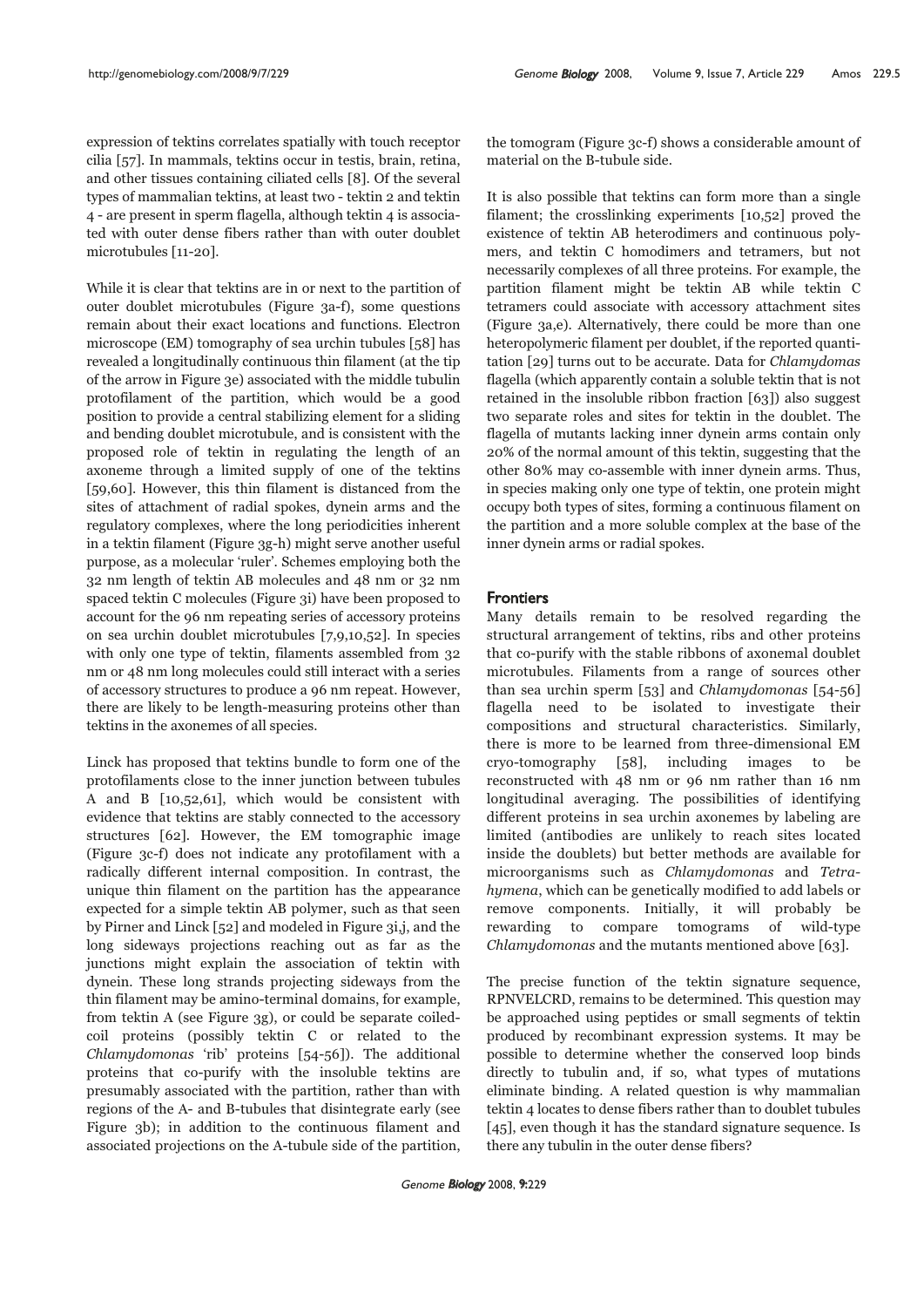

### Figure 3

Filament structure and interactions based on electron microscopy. (a) Diagram of the cross-section of a doublet or triplet microtubule, with the tubulin protofilaments numbered as in [71]. Attached to the complete A-tubule are rows of outer dynein arms (ODA), inner dynein arms (IDA), radial spokes (RS), dynein regulatory complexes (DRC) and the incomplete B-tubule. The outer A-B junction is a direct interaction between two tubulin protofilaments but, at the inner junction, the so-called 11th protofilament of the B-tubule [72] turned out to be a row of non-tubulin crosslinks (d). In the case of a triplet microtubule, the C-tubule is probably attached in a similar way to the outside of the B-tubule. Green material on either surface of the shared partition between A- and B-tubules in (a) represents that seen in (c-f). (b) Electron microscope (EM) images of disintegrating doublet microtubules isolated from sea urchin sperm tails and contrasted with uranyl acetate negative stain (reproduced with permission from [1]). The A-tubule and B-tubule [73] can be distinguished even after the loss of accessory structures. An arrowhead indicates the loss of the B-tubule, an arrow shows where most of the A-tubule ends, leaving just the partition. After continued extraction, SDS gels of the remaining ribbons showed that the main proteins present, in addition to some tubulin, were three tektins plus two or three other bands [1,2]. The scale bar represents 100 nm. (c-f) Images obtained by EM tomography of frozen doublet microtubules (reproduced with permission from [58]). Tubulin has been colored purple and all other material green. (e,f) End-on views, with the tubulin protofilaments cut through, of the side view of the A-tubule shown in (c) and the junction between the A-tubule and B-tubule shown in (d), respectively. Magenta and black circles in (e,f) denote the groups of A-tubule and B-tubule protofilaments viewed in (c,d), respectively, and the black arrows indicate the directions in which they are viewed. At the tip of the black arrow in (e) is a small hole representing the core of an axially continuous thin filament whose outer surface is seen running down the middle of (c). Projections from this filament extend across the protofilaments on either side of the thin filament. To improve the signal-to noise ratio, the 3D image was averaged in the axial direction at 16 nm intervals, so any longer periodicities have been lost. The blue arrow in (e) indicates material between protofilaments of the A-tubule that may be involved in the attachment and organization of the radial spokes and sets of inner dynein arms. (c,d) Scale bar = 10 nm.  $(g,h)$  Models of tektin dimers proposed in [7] (reproduced with permission from [7]). (g) 32 nm long tektin AB heterodimer with amino-terminal segment of tektin A that may form a sideways projection from a filament composed of heterodimers. S S indicates the position of disulfide bonds. (h) 40-48 nm long tektin C homodimer. Colored asterisks in (g,h) show the predicted positions of the nonapeptide loops that may bind strongly to tubulin. (h) Model of a 2 nm tektin AB 'core' filament, consisting of heterodimers joined end-to-end to form two strands (coloured red or cyan; they may differ slightly, as there are two isoforms of tektin A [10]). Colored asterisks show the predicted positions of the nonapeptide loops. Heterodimers in the two strands are shown half-staggered to explain the prominent 16 nm periodicity seen in (b). The red and cyan projections represent the amino-terminal headers of tektin A monomers (see g) in each strand. A strand made up of tektin C homodimers (yellow) is drawn alongside, although the exact relationship between tektin C dimers/tetramers and tektin AB filaments is not clear at present. A pair of 48 nm long tektin C molecules might organize a group of radial spokes (RS1, RS2 and RS3) to give an overall longitudinal repeat distance of 96 nm. The 32 nm spacing between RS1 and RS2 and the 24 nm spacing between RS2 and RS3 are indicated by double-headed arrows. (j) The same 2 nm filament as in (i) shown in cross-section at four successive positions to indicate how four individual α-helical strands (two AB dimers) might twist smoothly around each other. In this model, tektin C C homodimers (yellow circles) are shown associated with, but not integrated into, the filament (unlike the model in [10]), as it is hard to account for crosslinking evidence that tektin C forms tetramers but not filaments [52]. (k) Cross-section through a possible model of an intermediate filament in which pairs of 2 nm filaments are twisted to form 4 nm filaments and four of these are bundled to form a 10 nm filament; each light-brown or dark-brown circle represents a 2 nm filament; thus, each circle here corresponds to the larger circles in (j). IFs have been proposed to be tubes built from eight 2 nm filaments [34] or supercoils of four 4 nm filaments, each with a pitch of 96 nm [35]; a cross-section through the latter at some levels might appear to be a ring of eight smaller filaments (dark brown), while slices at other levels would show 4 nm filaments arranged as a cross (light brown). Each subfilament of an IF is thought to be bipolar, whereas tektin filaments are most probably polar to match the polar tubulin protofilaments.

It would also be interesting to know what makes some tektins insoluble after the assembly of doublet tubules, although, presumably, only soluble complexes are transported into the flagellum. Is there a post-translational modification, similar to the phosphorylation that allows vimentin to remain soluble until it is assembled into IFs and allows it

to be resolubilized during disassembly [64]? As tektins are unlikely to be reused [59,60], they might be phosphorylated immediately after translation, dephosphorylated in the course of axoneme assembly but then degraded by proteolysis during flagellar retraction. Such events will probably be most conveniently studied in Chlamydomonas or Tetrahymena.

Genome Biology 2008, 9:229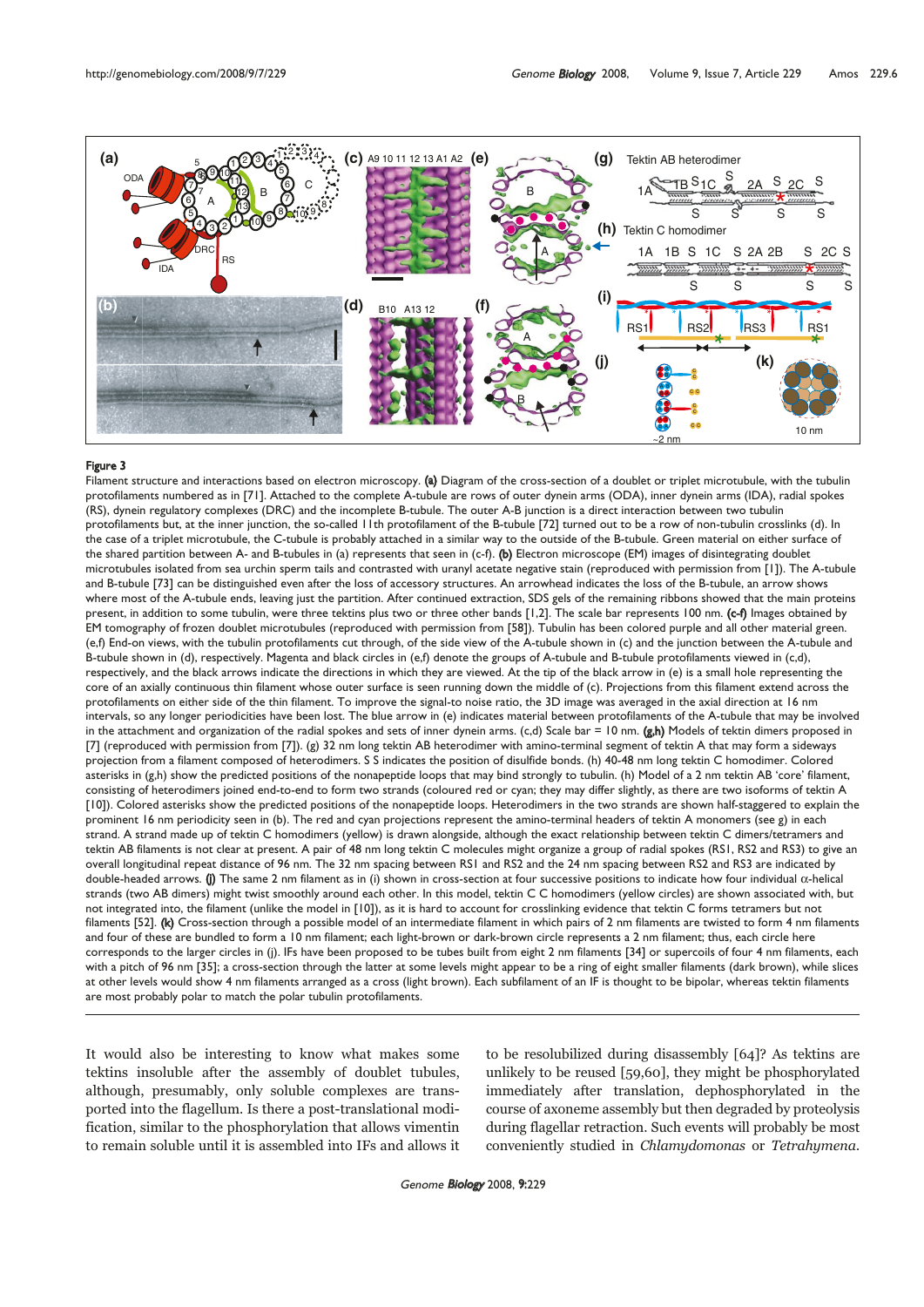The cause of the differential solubility of tektins that are assumed to be in different locations in triplet microtubules [29] might also be investigated.

A continued search for prokaryotic ancestors of tektins and IF proteins is expected. The Escherichia coli protein SlmA [65] is of possible interest because it apparently supports FtsZ assembly (possible tektin-like behavior) and also associates with the bacterial nucleoid (possible lamin-like behavior), although its coiled-coil is so short as to correspond to just one of the Strongylocentrotus purpuratus (sea urchin) tektin coiled-coil segments in Figure 2. However, there may be a related protein in other bacterial species that has grown longer through gene duplication.

It is likely that many such questions will be answered as new researchers take an interest in tektins. After many years of being regarded as an obscure group of specialized proteins, they have become important, as related genes are found in every newly sequenced eukaryotic genome. Tektins will increasingly be used in phylogenetic studies [21-23,30] and may turn out to vary even among human beings and be useful, for example, in tracking population movements.

### Acknowledgements

I thank Dick Linck for introducing me to tektins long ago and for reading this review and making helpful comments.

#### **References**

- Linck RW: Flagellar doublet microtubules: fractionation of minor components and alpha-tubulin from specific regions of the A-tubule. J  $Cell$  Sci 1976, 20:405-439.
- 2. Linck RW, Langevin G: Structure and chemical composition of insoluble filamentous components of sperm flagellar microtubules. / Cell Sci 1982, 58:1-22.
- 3. Linck RW, Stephens RE: Biochemical characterization of tektins from sperm flagellar doublet microtubules. J Cell Biol 1987, 104:1069-1075.
- 4. Amos WB, Amos LA, Linck RW: Proteins closely similar to flagellar tektins are detected in cilia but not in cytoplasmic microtubules. Cell Motil 1985, 5:239-249.
- 5. Norrander JM, Amos LA, Linck RW: Primary structure of tektin AI: comparison with intermediate-filament proteins and a model for its association with tubulin. Proc Natl Acad Sci USA 1992, 89:8567-8571.
- 6. Chen R, Perrone CA, Amos LA, Linck RW: Tektin B from ciliary microtubules: primary structure as deduced from the cDNA sequence and comparison with tektin A. J Cell Sci 1993, 106:909-918.
- 7. Norrander JM, Perrone CA, Amos LA, Linck RW: Structural comparison of tektins and evidence for their determination of complex spacings in flagellar microtubules. J Mol Biol 1996, 257:385-397.
- 8. Norrander J, Larsson M, Stahl S, Höög C, Linck R: Expression of ciliary tektins in brain and sensory development. J Neurosci 1998, 18:8912-8918.
- 9. Linck R, Norrander JM: Protofilament ribbon compartments of ciliary and flagellar microtubules. Protist 2003, 154:299-311.
- 10. Setter PW, Malvey-Dorn E, Steffen W, Stephens RE, Linck RW: Tektin interactions and a model for molecular functions. Exp Cell Res 2006, 312:2880-2896.
- 11. Iguchi N, Tanaka H, Fujii T, Tamura K, Kaneko Y, Nojima H, Nishimune Y: Molecular cloning of haploid germ cell-specific tektin cDNA and analysis of the protein in mouse testis. FEBS Lett 1999, 456:315-321.
- Larsson M, Norrander J, Gräslund S, Brundell E, Linck R, Ståhl S, Höög C: The spatial and temporal expression of Tekt1, a mouse tektin C homologue, during spermatogenesis suggest that it is

involved in the development of the sperm tail basal body and **axoneme.** Eur J Cell Biol 2000, **79:**718-725.

- 13. Ma Z, Khatlani TS, Sasaki K, Inokuma H, Onishi T: Cloning of canine cDNA encoding tektin. J Vet Med Sci 2000, 62:1013-1016.
- 14. Xu M, Zhou Z, Cheng C, Zhao W, Tang R, Huang Y, Wang W, Xu J, Zeng L, Xie Y, Mao Y: Cloning and characterization of a novel human tektin | gene. Int J Biochem Cell Biol 2001, 33:1172-1182.
- 15. Inoue K, Dewar K, Katsanis N, Reiter LT, Lander ES, Devon KL, Wyman DW, Lupski JR, Birren B: The 1.4-Mb CMT1A duplication/HNPP deletion genomic region reveals unique genome architectural features and provides insights into the recent evolution of new genes. Genome Res 2001, 11:1013-1033.
- 16. Iguchi N, Tanaka H, Nakamura Y, Nozaki M, Fujiwara T, Nishimune  $\breve{Y}$ : Cloning and characterization of the human tektin-t gene. Mol Hum Reprod 2002, 8:525-530.
- 17. Wolkowicz MJ, Naaby-Hansen S, Gamble AR, Reddi PP, Flickinger CJ, Herr JC: Tektin B1 demonstrates flagellar localization in human sperm. Biol Reprod 2002, 66:241-250.
- 18. Roy A, Yan W, Burns KH, Matzuk MM: Tektin3 encodes an evolutionarily conserved putative testicular microtubules-related protein expressed preferentially in male germ cells. Mol Reprod Dev 2004, 67:295-302.
- 19. Matsuyama T, Honda Y, Doiguchi M, Iida H: Molecular cloning of a new member of tektin family, Tektin4, located to the flagella of rat spermatozoa. Mol Reprod Dev 2005, 72:120-128.
- 20. Murayama E, Yamamoto E, Kaneko T, Shibata Y, Inai T, Iida H: Tektin5, a new tektin family member, is a component of the middle piece of flagella in rat spermatozoa. Mol Reprod Dev 2008, 75:650-658.
- 21. Ota A, Kusakabe T, Sugimoto Y, Takahashi M, Nakajima Y, Kawaguchi Y, Koga K: Cloning and characterization of testis-specific tektin in Bombyx mori. Comp Biochem Physiol B: Biochem Mol Biol 2002, 133:371-382.
- 22. Whinnett A, Brower AVZ, Lee M-M, Willmott KR, Mallett |: Phylogenetic utility of tektin, a novel region for inferring systematic relationships among Lepidoptera. Ann Entomol Soc Am 2005, 98:873-886.
- 23. Ogino K, Tsuneki K, Furuya H: The expression of tubulin and tektin genes in dicyemid mesozoans (Phylum: Dicyemida). J Parasitol 2007, 93:608-618.
- 24. Arenas-Mena C, Wong KS-Y, Arandi-Forosani N: Ciliary band gene expression patterns in the embryo and trochophore larva of an indirectly developing polychaete. Gene Expr Patt 2007, 7:544-549.
- 25. Linck RW, Goggin MJ, Norrander JM, Steffen W: Characterization of antibodies as probes for structural and biochemical studies of tektins from ciliary and flagellar microtubules. J Cell Sci 1987, 88:453-466.
- 26. Steffen W, Linck RW: Evidence for tektins in centrioles and axonemal microtubules. Proc Natl Acad Sci USA 1988, 85:2643-2647.
- 27. Steffen W, Fajer E, Linck R: Centrosomal components immunologically related to tektins from ciliary and flagellar microtubules. J Cell Sci 1994, 107:2095-2105
- Hinchcliffe E, Linck R: Two proteins isolated from sea urchin sperm flagella: structural components common to the stable microtubules of axonemes and centrioles. J Cell Sci 1998, 111:585-595.
- 29. Stephens RE, Lemieux NA: Tektins as structural determinants in basal bodies. Cell Motil Cytoskel 1998, 40:379-392.
- 30. Mallarino R, Bermingham E, Willmott KR, Whinnett A, Jiggins CD: Molecular systematics of the butterfly genus Ithomia (Lepidoptera: Ithomiinae): a composite phylogenetic hypothesis based on seven **genes.** Mol Phylog Evol 2005, **34:** 625-644.
- 31. Chang XJ, Piperno G: Cross-reactivity of antibodies specific for flagellar tektin and intermediate filament subunits. / Cell Biol 1987, 104:1563-1568
- 32. Steffen W, Linck RW: Relationship between tektins and intermediate filament proteins: an immunological study. Cell Motil Cytoskel 1989, 14:359-371.
- 33. McLachlan AD, Stewart M: Periodic charge distribution in the intermediate filament proteins desmin and vimentin. J Mol Biol 1982, 162:693-698.
- Parry DA, Strelkov SV, Burkhard P, Aebi U, Herrmann H: Towards a molecular description of intermediate filament structure and assembly. Exp Cell Res 2007, 313:2204-2216.
- 35. Goldie KN, Wedig T, Mitra A, Aebi U, Herrmann H, Hoenger A: Dissecting the 3-D structure of vimentin intermediate filaments by cryoelectron tomography. J. Struct Biol 2007, 158:378-385.
- 36. Stewart M, McLachlan AD: Fourteen actin-binding sites on tropomyosin? Nature 1975, 257:331-333.